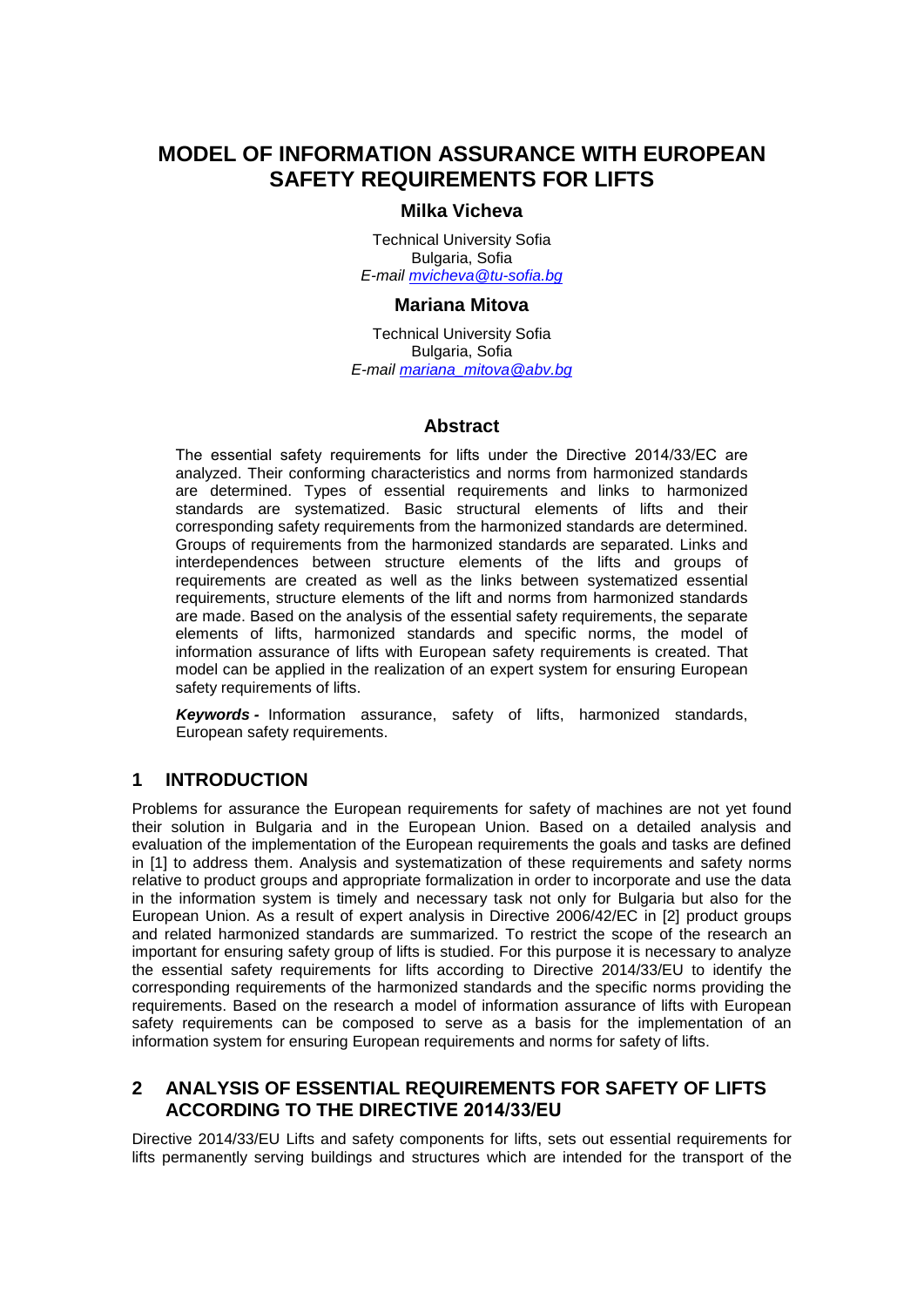people; people and goods; and goods alone, provided that the carrier is easily accessible and is equipped with tools to manage within it [3]. The essential requirements for the lifts are listed in Annex I of [3]. If the risk(s) that are not covered by [3] pursuant to item 1.1. Annex I of [3] the essential requirements of Annex I of Directive 2006/42/EC [4] should be applied. The requirements to the following items are determined in [3]: **Carrier** Means of suspension and means of support Control of loading (including overspeed) Machinery Controls Risks for persons outside the car Risks for persons in the car Other risks Marking **Instructions** 

As in [3] is given only lighting in the cabin; ergonomics in terms of maintenance work and adjustment; danger of falling or ejected objects during installation, maintenance, repair and dismantling; hazards of fire, explosion, noise, vibration and radiation; access to jobs and service locations and more the requirements that should be taken into account by Directive 2006/42/EC refer to [5]: principles for ensuring safety; materials and products; lighting in the engine room; shaft and other special areas.

# **3 SYSTEMATIZATION OF ESSENTIAL REQUIREMENTS AND CONNECTIONS TO HARMONIZED STANDARDS**

Depending on the nature of the drive, the lifts may be divided into electrical and hydraulic. Main harmonized standards for lifts with this drive within the scope of [3] are EN 81-1 Safety rules for the construction and installation of lifts - Part 1: Electric lifts and EN 81-2 Safety rules for the construction and installation of lifts - Part 2: Hydraulic lifts. In addition to these standards the following standards can be applied:

EN 81-28 (Remote alarm on passenger and goods passenger lifts )

EN 81-58 (Landing doors fire resistance test)

EN 81-70 (Accessibility to lifts for persons including persons with disability)

EN 81-71 (Vandal resistant lifts)

EN 81-73 (Behaviour of lifts in the event of fire)

EN 81-77 (Lifts subject to seismic conditions)

EN 12015 (Electromagnetic compatibility - Emission)

EN 12016 (Electromagnetic compatibility - Immunity)

EN 13015 (Rules for maitenance instructions)

EN ISO 12100 (Risk assessment and risk reduction)

Initial research covers only electric elevators. Harmonized standards relevant to the essential requirements for electric lifts are analyzed and norms from the specific standard corresponding to the requirements are systematized. Extract from the results of the research are shown in Table 1.

Tabl. 1

| <b>Directive</b><br>2014/33/EC<br><b>Essential</b><br>requirements | <b>Harmonized standard</b> | Norm of the harmonized<br>standard                                                                                                                                             |
|--------------------------------------------------------------------|----------------------------|--------------------------------------------------------------------------------------------------------------------------------------------------------------------------------|
| Annex I,<br>1.2. Carrier                                           | EN 81-1:1998+A3:2009       | $8.2.1$ ., $8.2$ ., $8.1.2$ ., $8.1.1$ .<br>8.1., 8.2.2., 8.2.3., 8.4.,<br>8.4.1., 8.4.2., 8.4.3., 8.5.,<br>8.13., 8.13.1., 8.13.2., 8.13.5.<br>$8.13.6$ ., $8.14$ ., $8.15$ . |
|                                                                    | EN 81-70:2004              | 5.2., 5.2.1., 5.2.3., 5.3.1., 6.                                                                                                                                               |
|                                                                    | EN 81-71:2005+A1:2007      | 5.4., 5.4.1., 5.4.1.1., 5.4.1.2.                                                                                                                                               |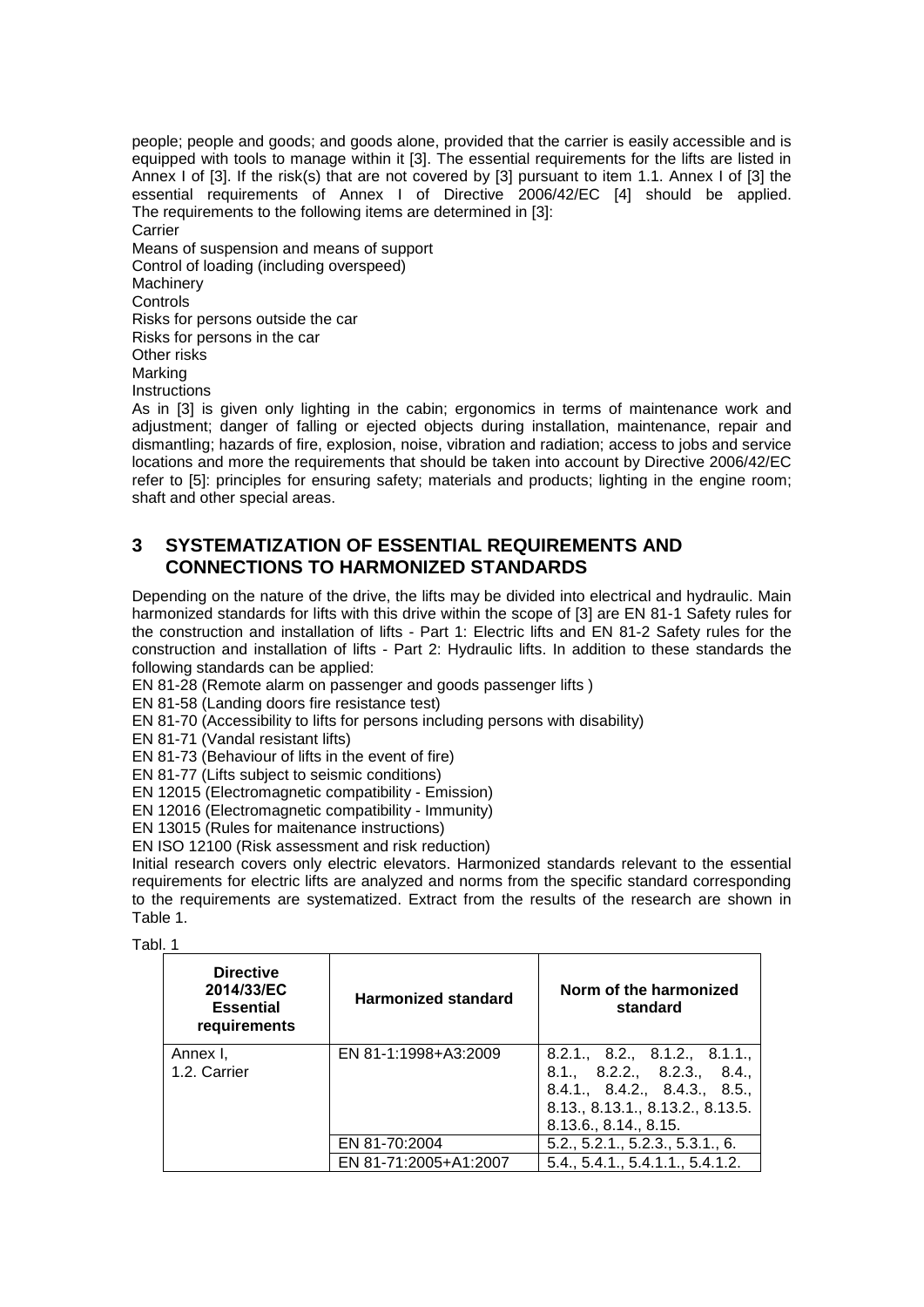|                    |                       | 5.4.1.3., 5.4.1.4., 5.4.1.5.                                                                               |
|--------------------|-----------------------|------------------------------------------------------------------------------------------------------------|
|                    |                       | 5.4.1.6., 5.4.1.7., 5.4.1.8.                                                                               |
|                    |                       | 5.4.1.9.                                                                                                   |
| Annex I,           | EN 81-1:1998+A3:2009  | 9.1., 9.1.1., 9.1.2., 9.1.3.,                                                                              |
| 1.3. Means of      |                       | 9.1.4, 9.2, 9.2.1, 9.2.2,                                                                                  |
| suspension and     |                       | 9.2.3., 9.2.3.1., 9.2.3.2.,                                                                                |
| means of support   |                       | 9.2.4., 9.2.5., 9.3., 9.4.,                                                                                |
|                    |                       | 9.4.1, 9.4.2, 9.4.3, 9.4.4,                                                                                |
|                    |                       | 9.5., 9.5.1, 9.5.1.1., 9.5.1.2.                                                                            |
|                    |                       | 9.5.2., 9.5.3., 9.5.4., 9.6.,                                                                              |
|                    |                       | 9.6.1, 9.6.2, 9.7, 9.7.1,                                                                                  |
|                    |                       | 9.7.2.                                                                                                     |
| Annex I,           |                       |                                                                                                            |
| 1.4. Control of    |                       |                                                                                                            |
| loading (including |                       |                                                                                                            |
| overspeed)         |                       |                                                                                                            |
| Annex I,           | EN 81-1:1998+A3:2009  | 14.2.5., 4.2.5.1., 14.2.5.2.,                                                                              |
| 1.4.1.             |                       | 14.2.5.3.                                                                                                  |
| Annex I,           | EN 81-1:1998+A3:2009  | 9.9., 9.9.1., 9.9.2., 9.9.3.,                                                                              |
| 1.4.2.             |                       | 9.9.4., 9.9.5., 9.9.6., 9.9.6.1.                                                                           |
|                    |                       | 9.9.6.2., 9.9.6.3., 9.9.6.4.                                                                               |
|                    |                       | $9.9.6.5$ ., $9.9.6.6$ ., $9.9.6.7$ .                                                                      |
|                    |                       | $9.9.7.,$ $9.9.8.,$ $9.9.8.1.,$<br>$9.9.8.2.,$ $9.9.8.3.,$ $9.9.9.,$<br>$9.9.10.,$ $9.9.11.,$ $9.9.11.1.,$ |
|                    |                       |                                                                                                            |
|                    |                       |                                                                                                            |
|                    |                       | 9.9.11.3, 9.9.12.                                                                                          |
| Annex I,           | EN 81-1:1998+A3:2009  | $12.8$ ., $12.8.\overline{1}$ ., $12.8.2$ .                                                                |
| т. 1.4.3.          |                       | 12.8.3., 12.8.4., 12.8.5.                                                                                  |
| Annex I.           | EN 81-1:1998+A3:2009  | 9.2.1, 9.2.2, 9.2.3, 9.2.3.1,                                                                              |
| 1.4.4.             |                       | 9.7., 9.7.1.                                                                                               |
| Annex I,           |                       |                                                                                                            |
| 1.5. Machinery     |                       |                                                                                                            |
| Annex I,           | EN 81-1:1998+A3:2009  | 6.5.2.2., 6.5.2.1., 6.5.2.,                                                                                |
| 1.5.1.             |                       | 6.5.1., 6.5., 6.4.1.2., 6.4.1.1.,                                                                          |
|                    |                       | 6.4.1., 6.4., 6.1., 6., 12.1., 12.                                                                         |
| Annex I,           | EN 81-1:1998+A3:2009  | $6.7.1.3.3$ ., $6.7. d$ , $6.4.7.2$ .                                                                      |
| 1.5.2.             |                       | 6.3.4.3., 6.3., 15.4., 15.4.1.,                                                                            |
|                    |                       | 15.5., 15.5.1.                                                                                             |
|                    | EN 81-71:2005+A1:2007 | 5.2., 5.2.1., 5.2.2., 5.2.3.,                                                                              |
|                    |                       | 5.2.4., 5.2.5., 5.2.6., 5.2.7.                                                                             |
|                    |                       |                                                                                                            |
|                    |                       |                                                                                                            |

Summary results of the research can be represented by the scheme shown in Fig. 1: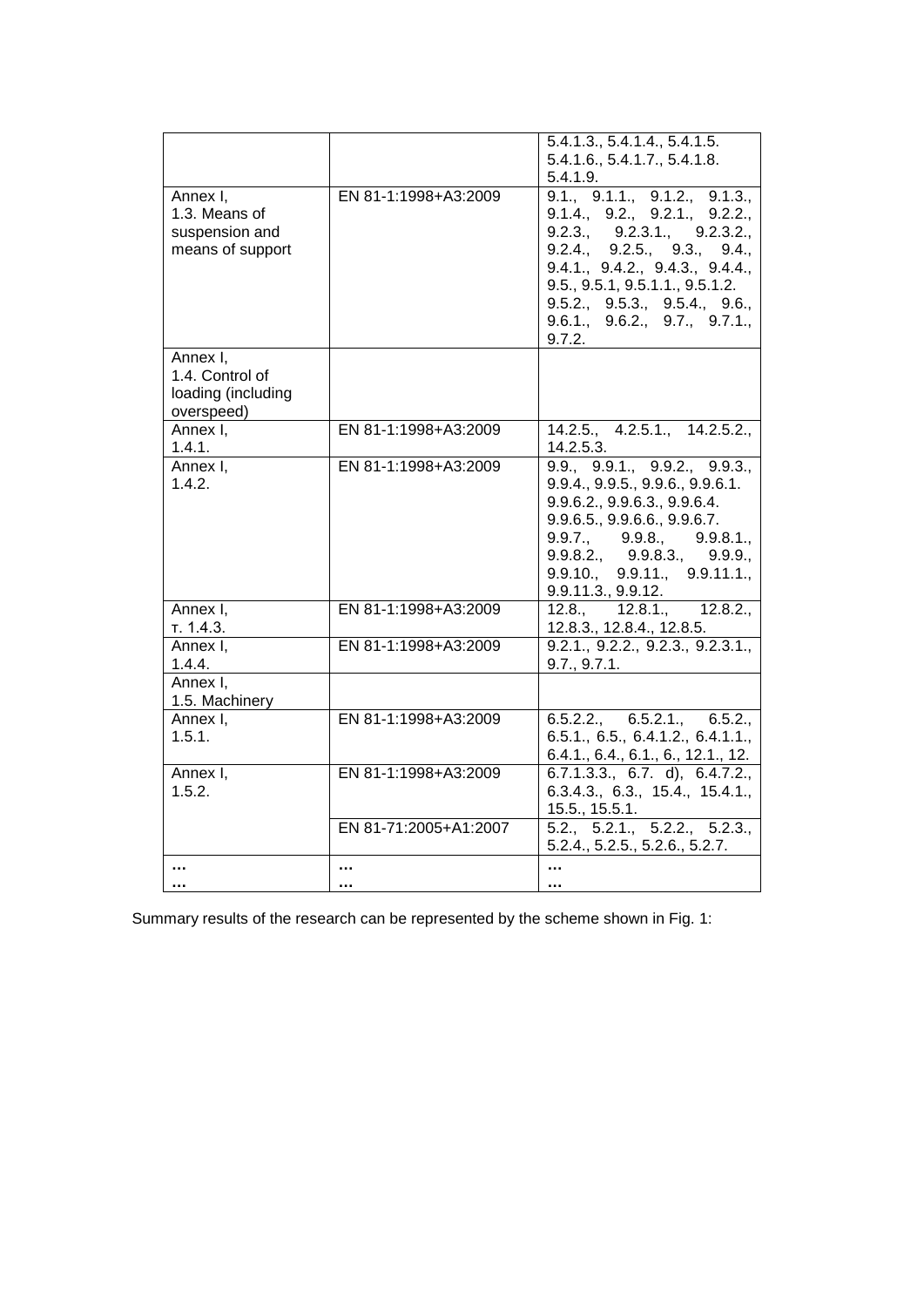

Fig.1 Scheme of the connections between the essential requirements of Directive 2014/33/EU and norms form corresponding harmonized standards relating to electric elevators

# **4 COMPONENTS OF THE LIFT AND THEIR RELATIONSHIP WITH THE ESSENTIAL REQUIREMENTS**

#### By performing analysis:

essential requirement → harmonized standard → norm from harmonized standard can be identified and classified the components of lift, the corresponding essential requirements and norms from the relevant harmonized standard. Fig. 2 presents a diagram depicting the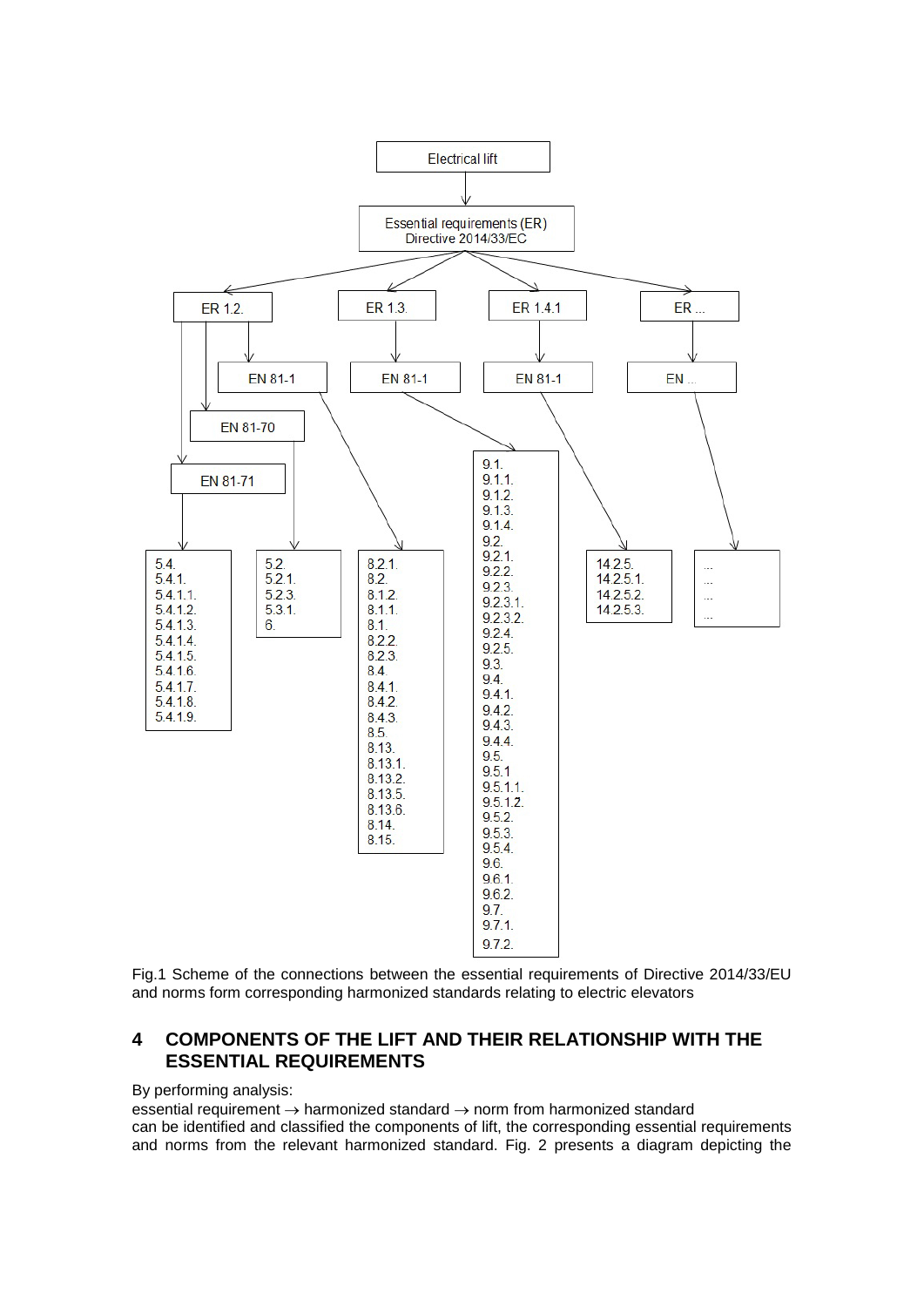relationship between the components of the lift, the essential requirements and harmonized standards.



Fig. 2 Components of the lift and their relationship with the essential requirements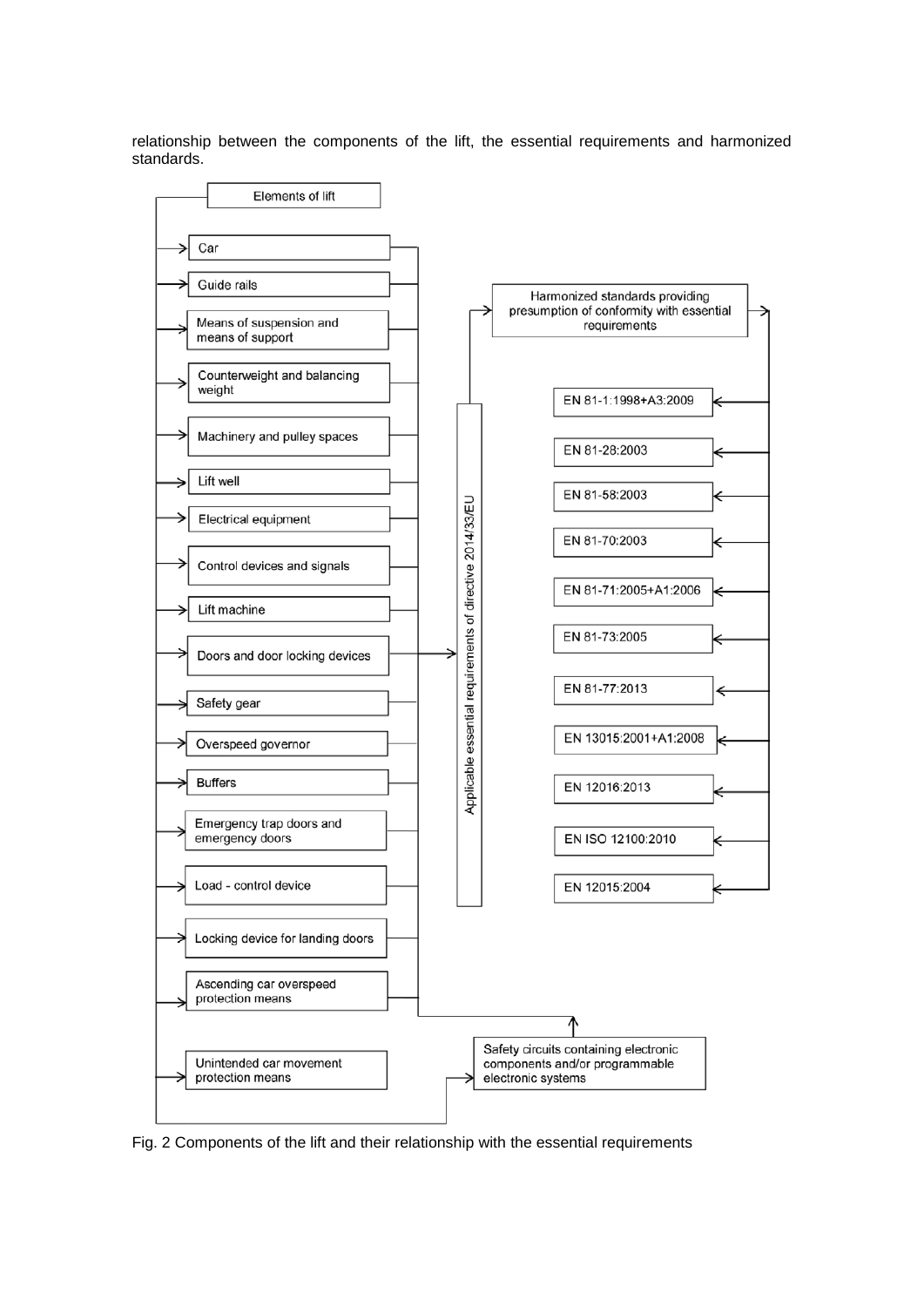# **5 MODELS FOR INFORMATION ENSURING LIFTS WITH THE EUROPEAN REQUIREMENTS FOR SAFETY**

The analyzes of the essential requirements for safety of lifts according to Directive 2014/33/EU and systematizing of essential requirements, connections to harmonized standards and their norms relative to the components of the lift, give a reason to propose a formalized definition of requirements and norms for safety of lifts. The main steps of the process of formalization are:

1) determination of directives covering the product;

2) analysis of the essential requirements of the directives and links to essential requirements of other directives;

3) determination of the components of the lift, to which there are safety requirements;

4) systematization of the essential requirements of the directives and referring to the components of the lift;

5) review and analysis of harmonized standards referred to the essential requirements of the directive and to the components of the lift;

6) determine the norms of the harmonized standards relating to the essential requirements of the directive and to the components of the lift;

7) summarize of the analyzed and systematic information and making connections between the essential requirements and/or components of lifts, harmonized standards, norms of harmonized standards.

Based on these steps for the formalization a model of information assurance of lifts with European safety requirements can be established. The model for the directive 2014/33/EU is as follows:

 $SL = \{ER, S(SN)\}\$  (1)

where,

SL are safety requirements for lift under the directive 2014/33/ЕU, presented by the set of essential requirements and norms from harmonized standards;

 $ER = \{ER\}$  (i=1÷n) is set of n essential requirements of the directive 2014/33/EU;

 $S(SN) = {SK(SNi)} (k=1-p), (j=1+q)$  is set of p harmonized standards with q number of norms for safety

The model can be represented by the components of the lift:

 $SL = \{LE, (ER, SN(S))\}$  (2)

where,

SL are safety requirements for lift under the directive 2014/33/ЕU, presented by the set of components of the lift, essential requirements of the directive 2014/33/ЕU and norms from harmonized standards;

LE =  ${LEi}$  (i=1÷m) is set of m components of the lift;

ER =  $\overline{E}$  (i=1÷n) is set of essential requirements of the directive 2014/33/EU;

 $SN(S) = \{SNk(S)\}\ (k=1+p)$ ,  $(l=1+q)$  is set of p norms from q harmonized standards SI.

# **6 CONCLUSIONS**

Based on the analysis and systematization of requirements and safety norms of lifts a model of information assurance of lifts with European safety requirements is composed. The results obtained allow the proposed model to be applied to implementation and use of data in an information system that is timely and necessary task not only for Bulgaria but also for the European Union.

### **References**

1. Mitova, M., Assessment of the problems for informational provision of European requirements for safety, САх Technology, Technical University Sofia, № 1, December 2013, ISSN 1314- 9628, pp. 34-41

2. Mitova, M., 2014, Expert analysis and classification of product groups covered by directive 2006/42/EC and related harmonized standards, Scientific Announcements, №4/153, pp.116- 120, XXIII International Scientific Conference "Discrete production automation", 2014